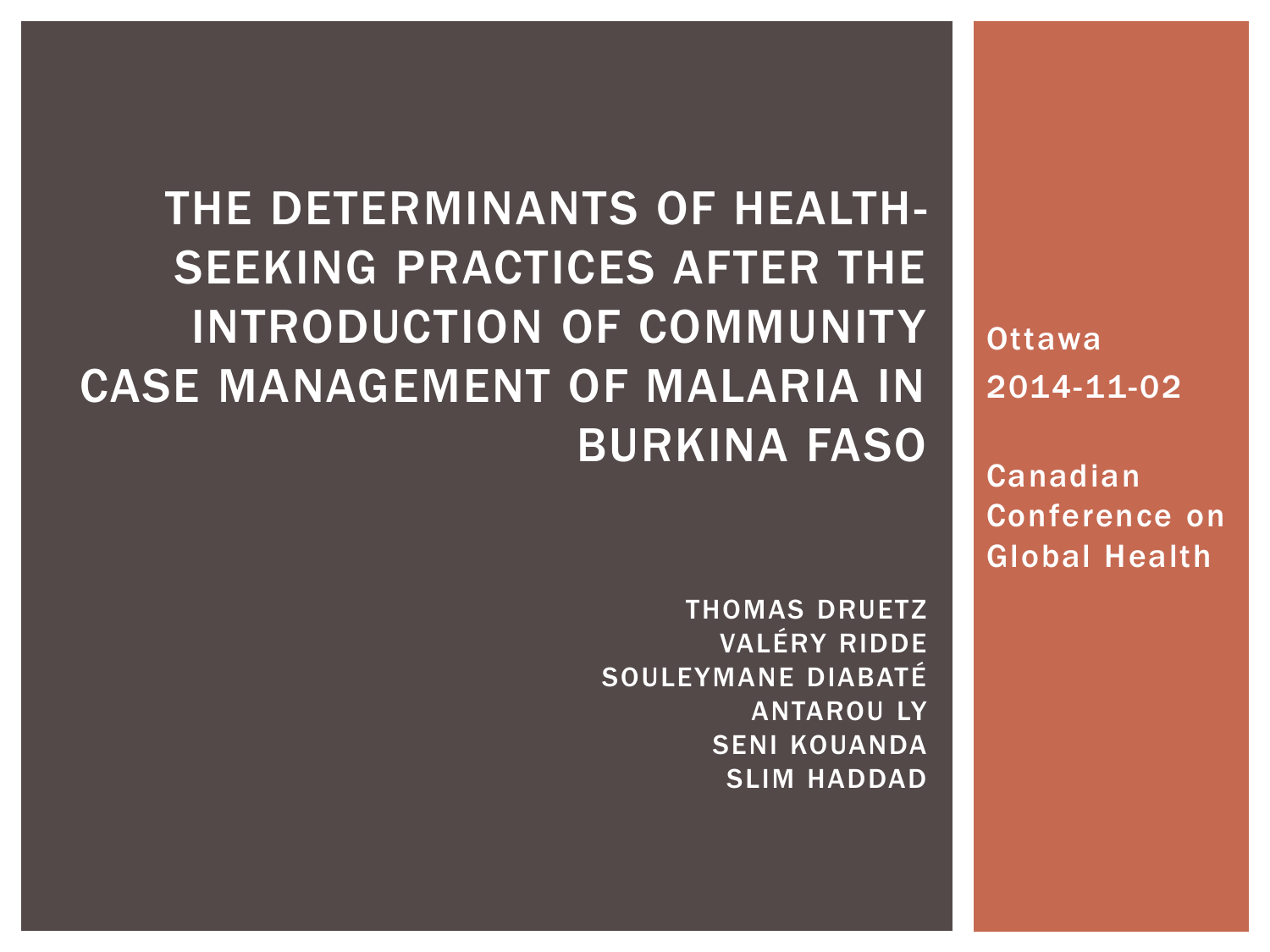# COMMUNITY CASE MANAGEMENT OF MALARIA

- About 700,000 deaths in children under 5 years are attributed to malaria in SSA
- **Regarding the mortality, access to prompt and effective** treatment is a key issue
- **The WHO has recommended CCMm since 2004** 
	- **Renewed interest in community health workers**
	- **Presumptive treatments to febrile cases**
	- Recommended in highly endemic areas (SSA)
- **Trials have shown this strategy's efficacy to reduce child** morbidity & mortality … but what about the effectiveness?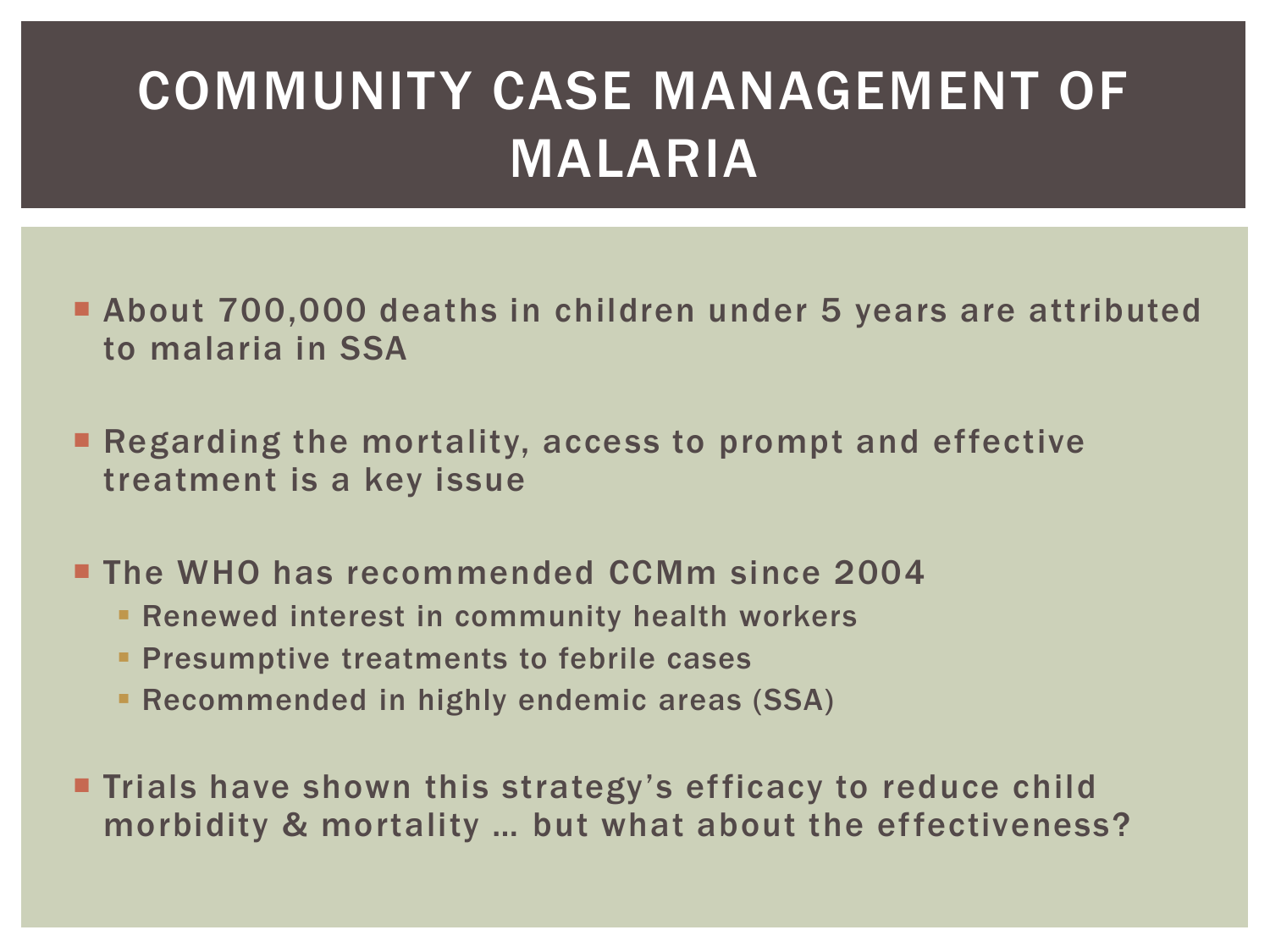### CCM IN BURKINA FASO

- **Health authorities scaled up CCMm at the national level in 2010** (funded by the Global Fund)
- **1 CHW per village and per urban sector**
- CHWs received 2 days of training, some material (bicycle, register, etc.) and drugs (ACT)
- Financial incentive (10\$/month). Consultations are free, but treatments cost about 0.4\$
- Objective : 80% simple malaria cases treated by CHWs in villages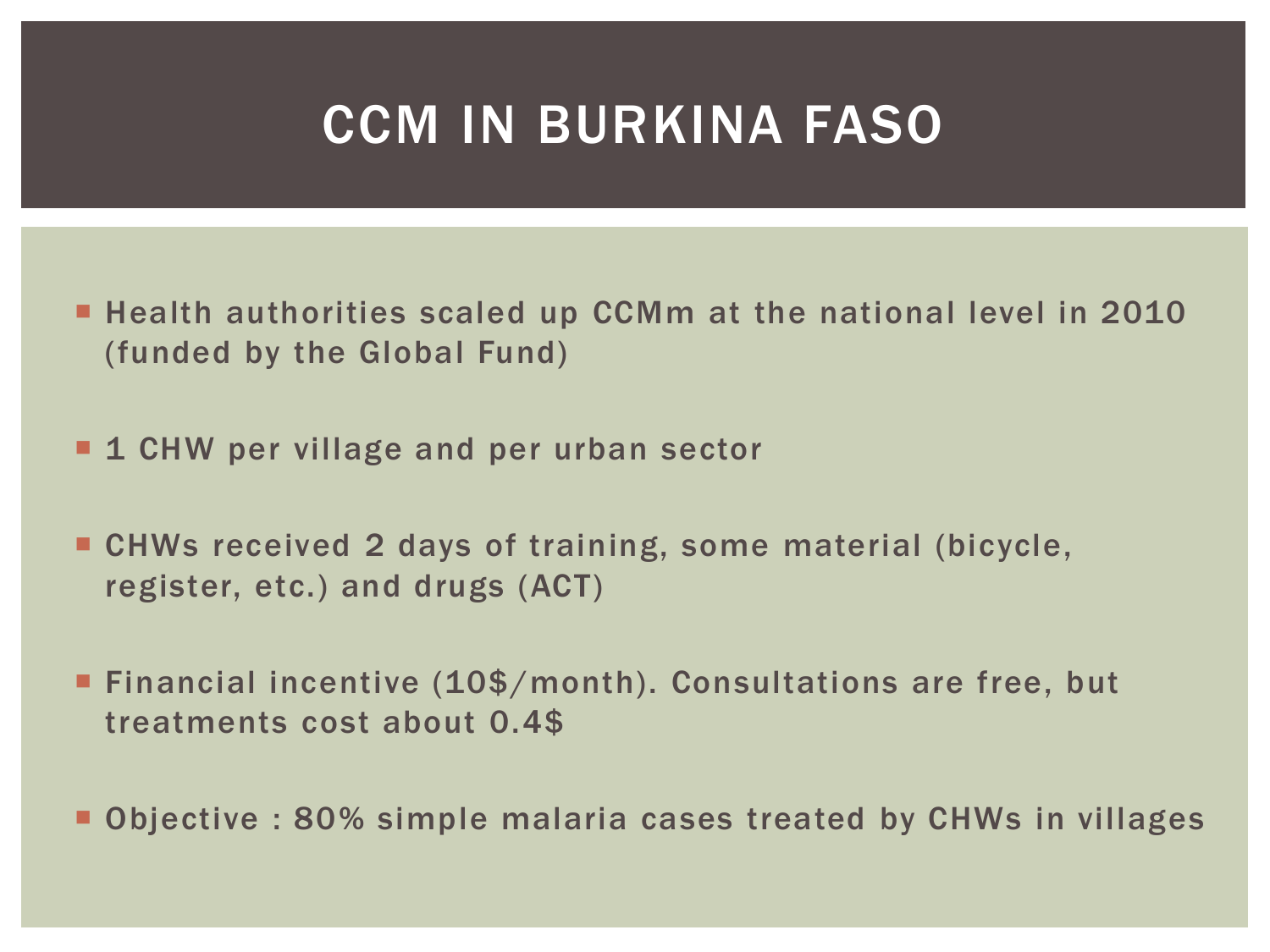### METHODS

 Panel study of 3000 randomly selected households located in 2 health districts

We surveyed households equally distributed:

- **In the urban area of 2 small cities (Kaya and Zorgho)**
- **In villages located within a 20-km radius of these cities**

 Cross-sectional repeated measures once a year during the peak malaria transmission season

 Household surveys documented health-seeking practices in children who had been sick during the previous 14 days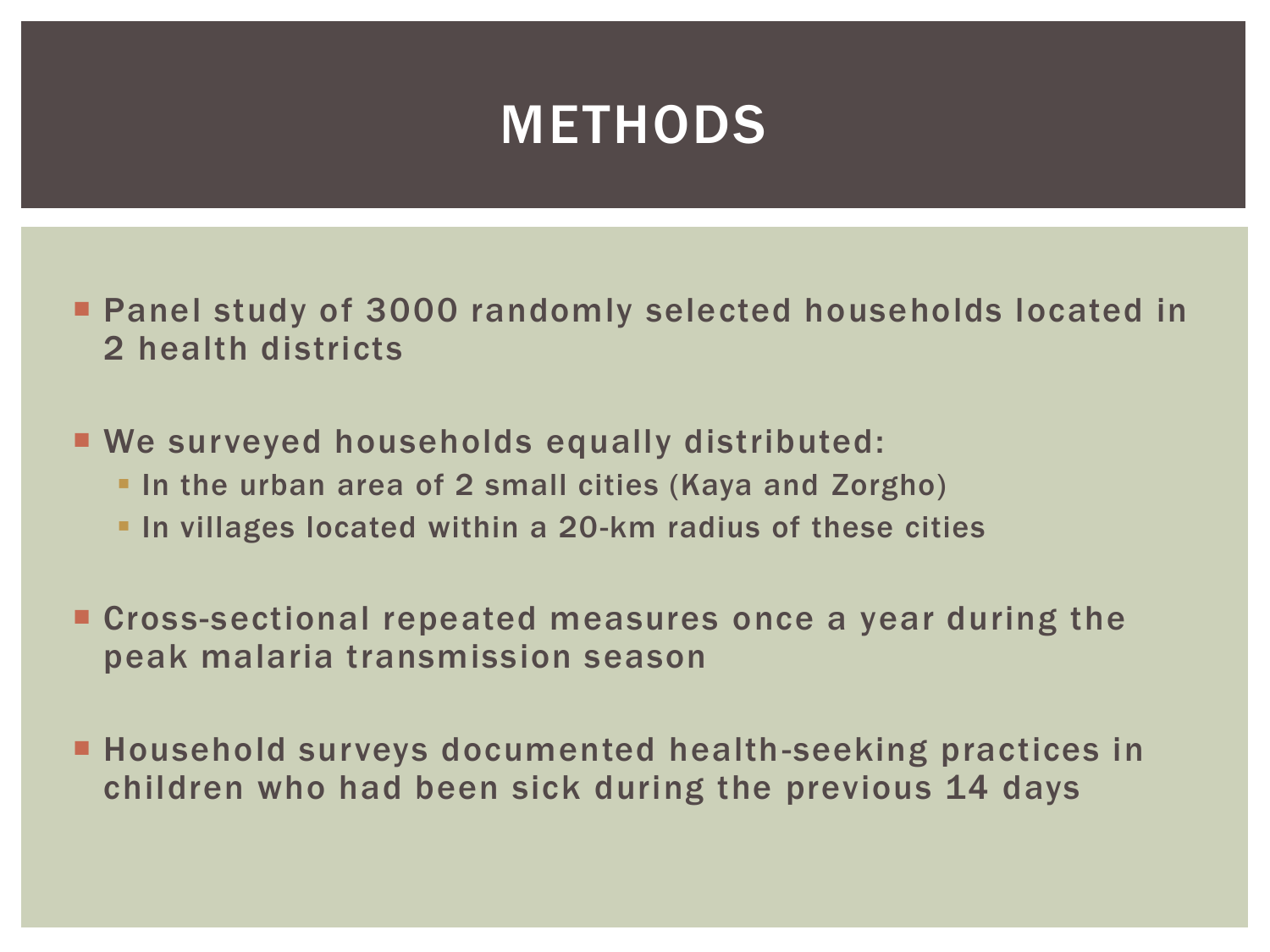#### FIRST TREATMENT-SEEKING ACTION

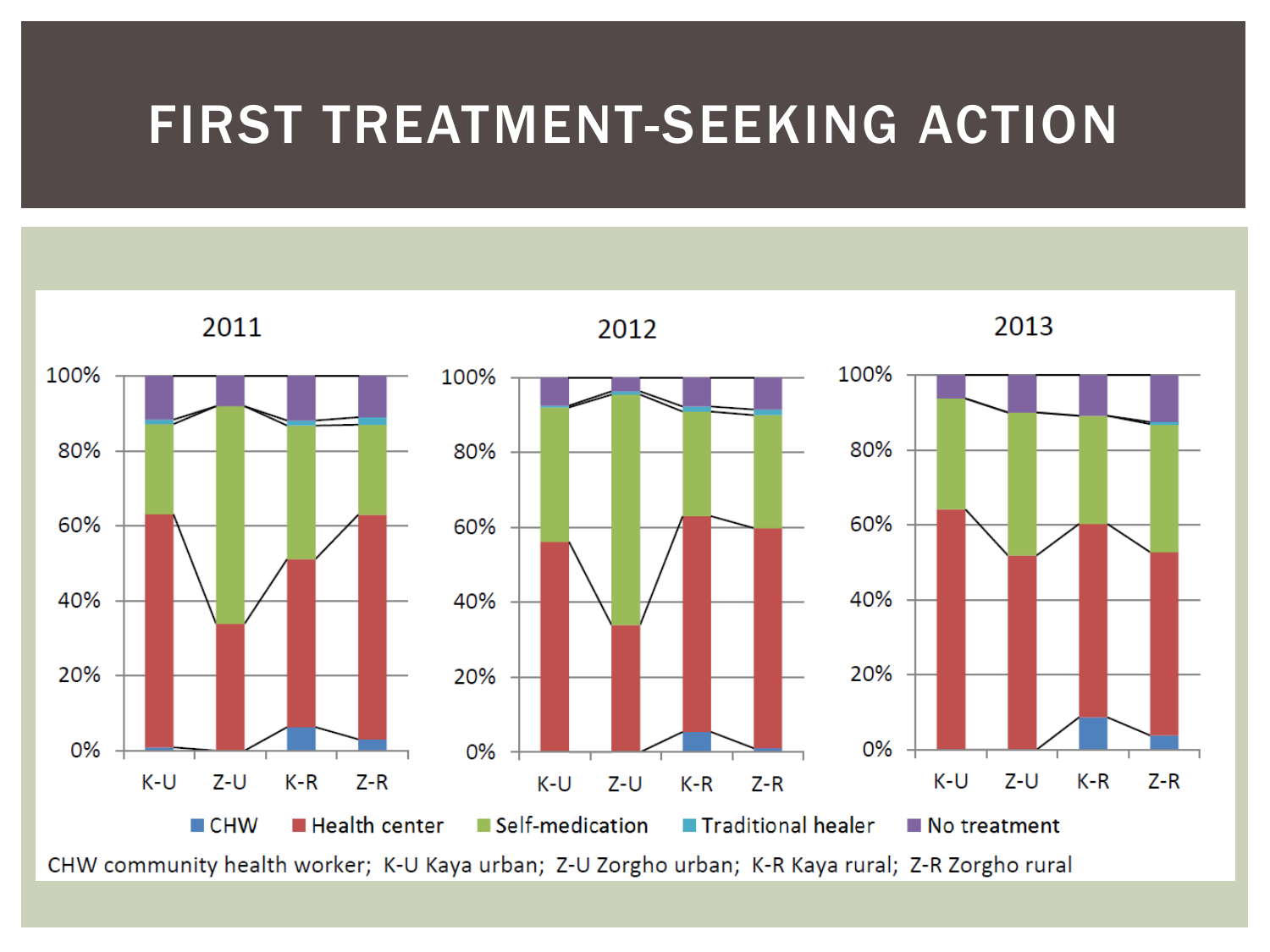# CAREGIVERS' PRIMARY REASON FOR NOT CONSULTING A CHW

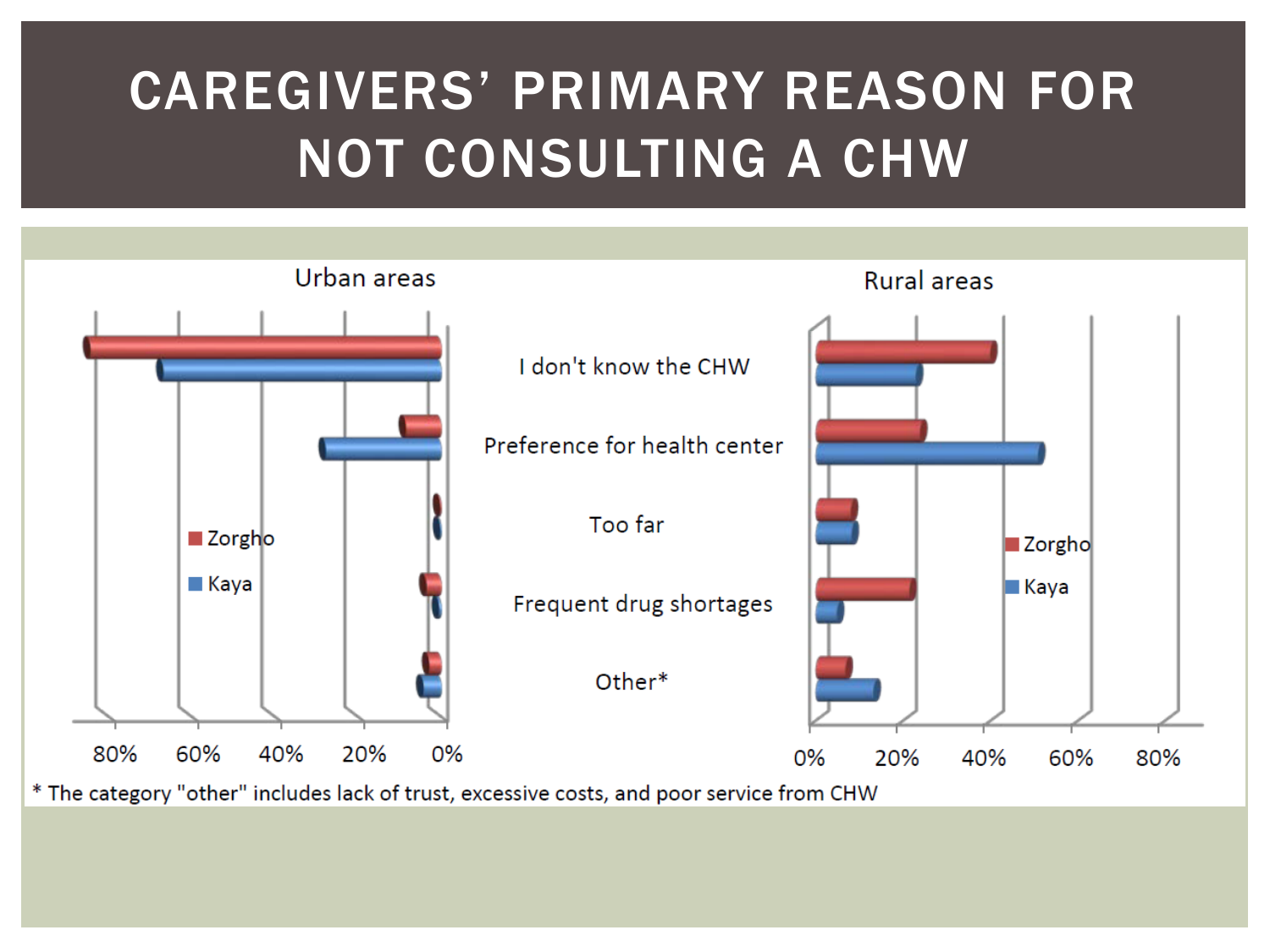# DETERMINANTS OF CONSULTING A CHW (RURAL AREAS ONLY)

- 2 factors were significantly (p<0.05) associated with a higher odds ratio to consult a CHW:
	- **The distance between a household and the health center**
	- The fact that the CHW had visited the household in the previous 3 months
- **In households far (> 5km) from a health center and that had** been recently visited by a CHW, the predicted probability of consulting a CHW reached 30%.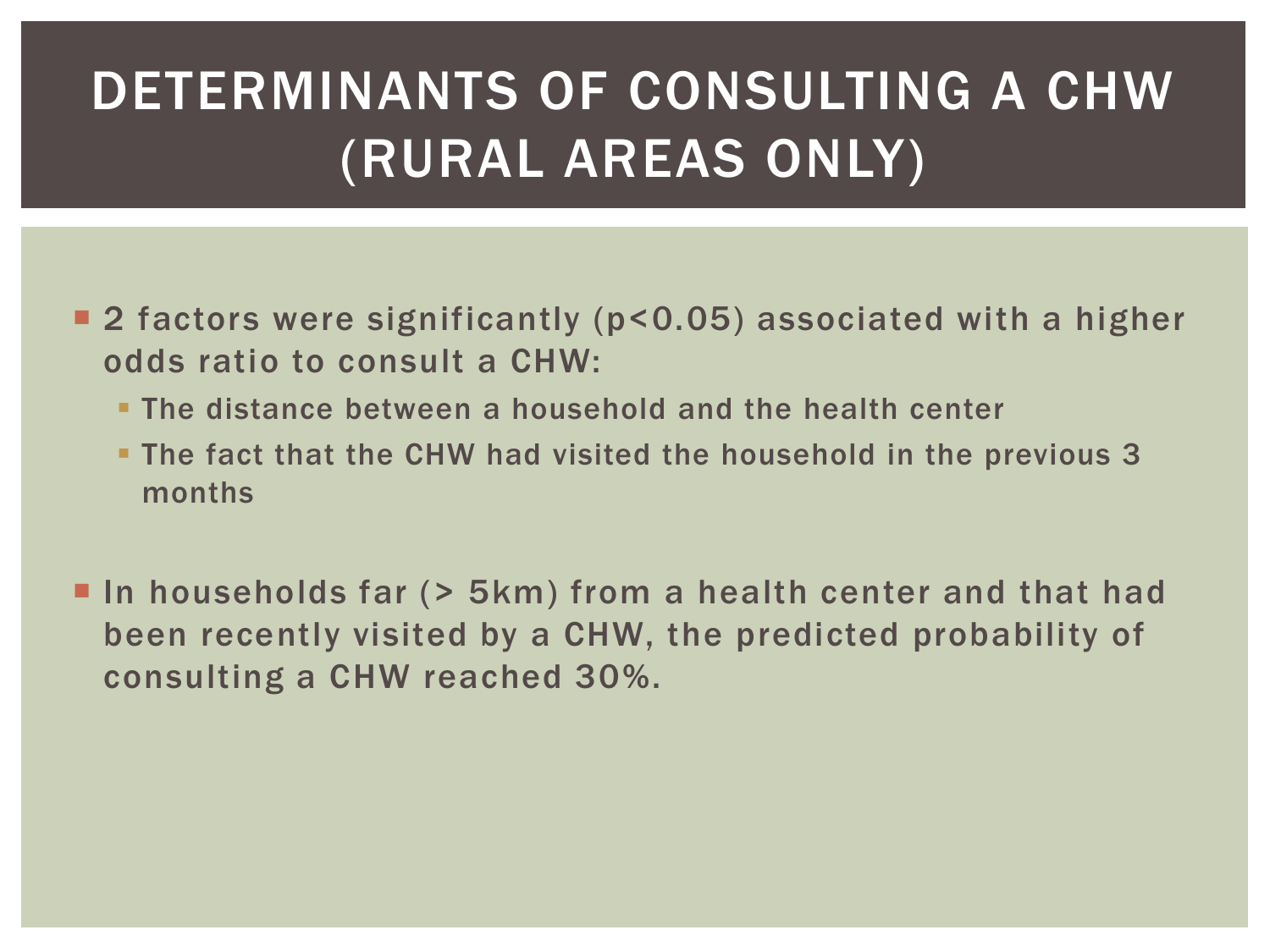## CONCLUSIONS

- CCMm was completely unsuccessful in urban areas, despite a malaria prevalence of 11%. Geographical barrier is not the issue in urban areas.
	- => Theory of intervention
- **The analysis corroborates the idea that CHWs can be useful to** reduce the geographical barrier
	- => Not in urban sectors
	- => Not in villages with a primary healthcare center

When caregivers consult CHWs, it is not because they are close, but rather because health centers are far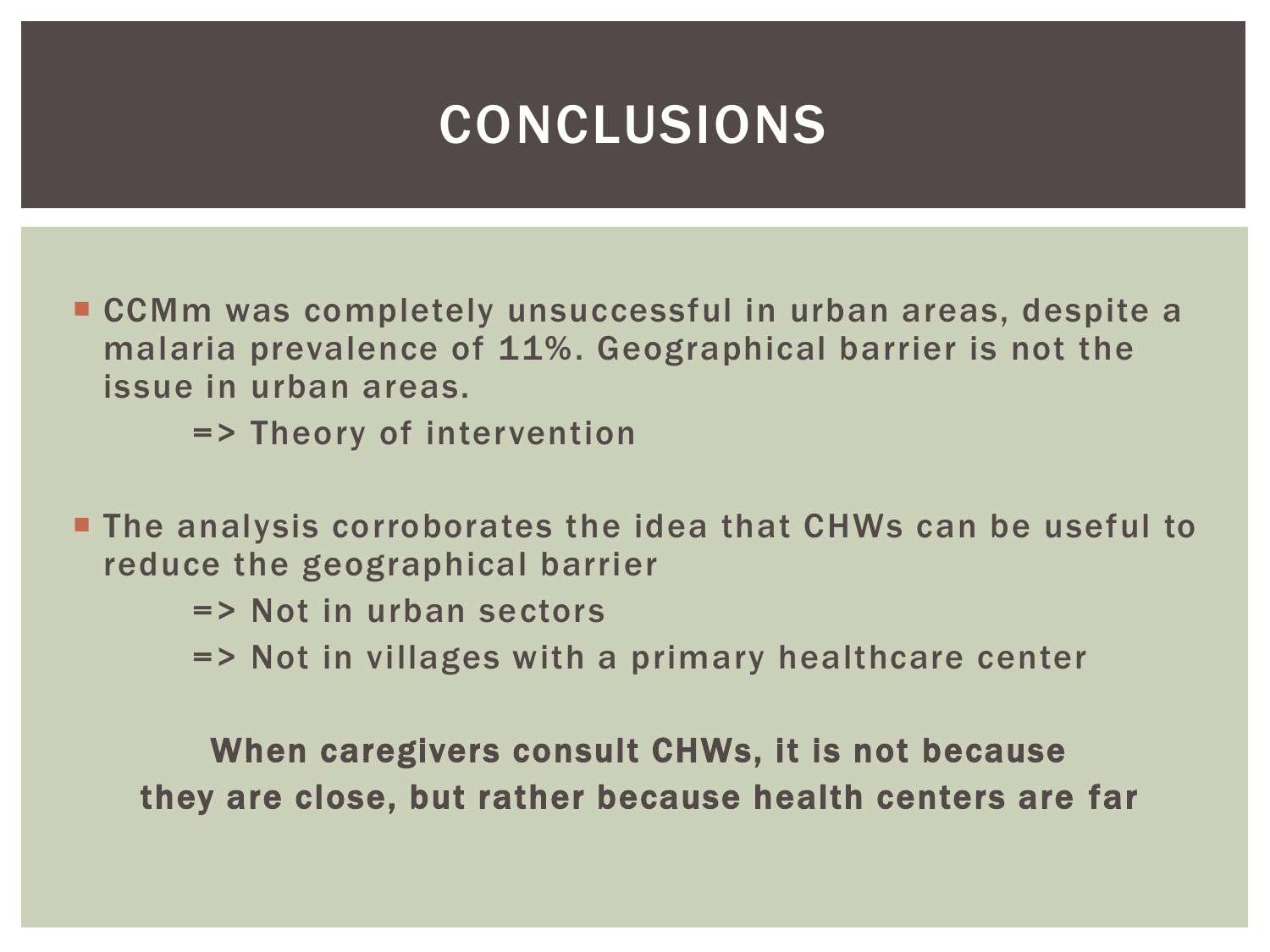## CONCLUSIONS (2)

In rural areas, treatment coverage never exceeded 10%. => In trials, it reached 80%

**Importance of conducting evaluations under real-world** conditions of implementation

**There are many implementation issues at play that could** explain the lack of uptake of CHWs' services => Stock-outs seem to be a major issue